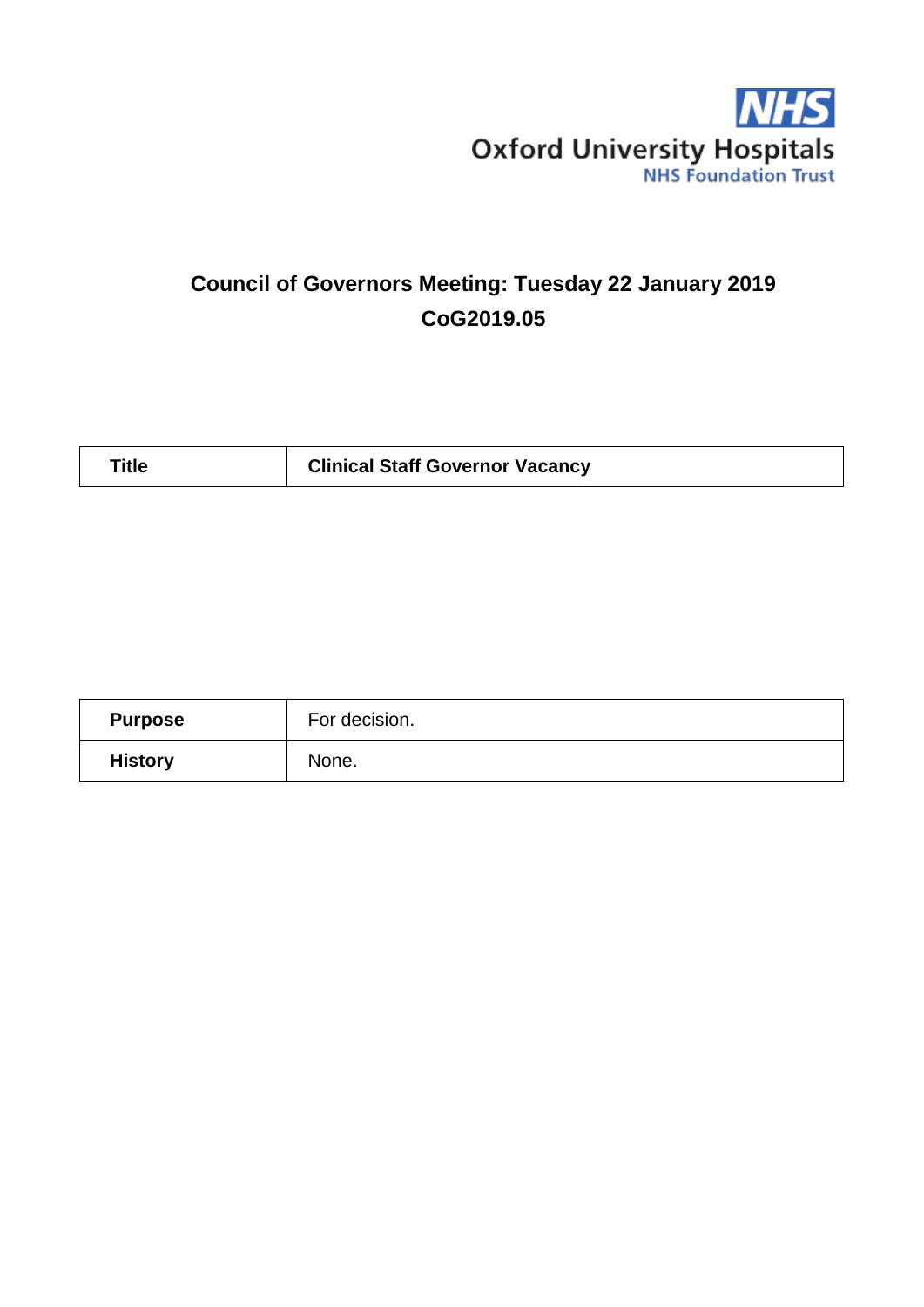## **Executive Summary**

- 1. A governor vacancy is to arise in the Clinical Staff constituency.
- 2. The Council of Governors has three options under these circumstances: to call a by-election, to offer the seat to the next highest polling candidate in the most recent elections or to leave it vacant until the next election. The third option is not permitted in this case as the un-expired period of office is not less than twelve months.
- 3. Given that elections for this seat were held relatively recently and that the costs of a by-election would be considerable, it is proposed that the seat be offered to the next highest polling candidate.

#### **Recommendation**

- 4. The Council of Governors is asked to **approve** the recommendation that the vacant seat be offered to the third-placed candidate for the remainder of the current term of office.
- 5. The Council of Governors is asked to **consider** what approach it might wish to take should this offer not be accepted.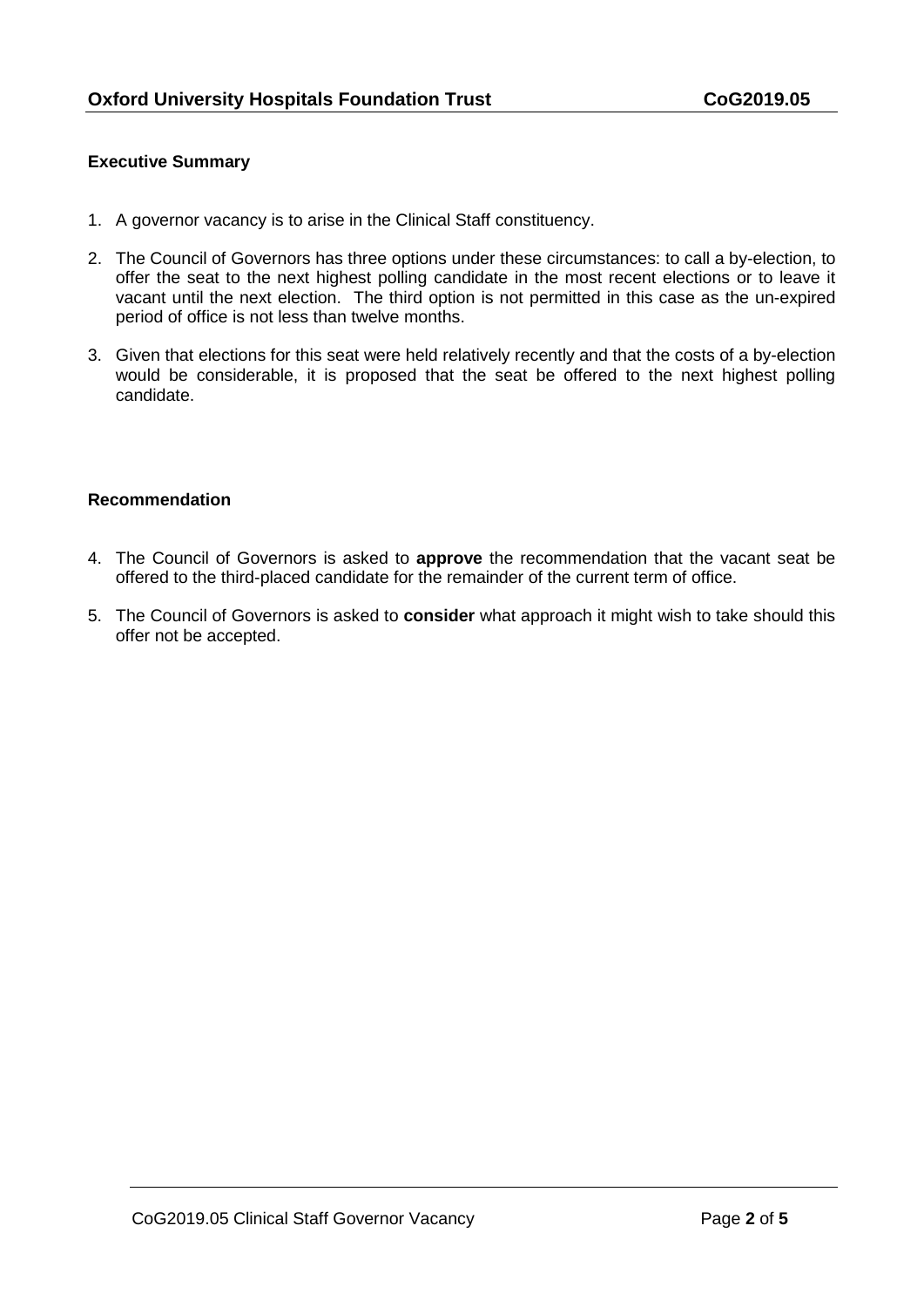### **Clinical Staff Governor Vacancy**

#### **1. Purpose**

- 1.1. A governor vacancy is to arise in the Clinical Staff constituency.
- 1.2. This paper outlines the possible approaches to managing this vacancy for consideration by the Council of Governors.

#### **2. Governor Vacancy**

2.1. One of the Trust's current Clinical Staff Governors has contacted the Chairman to indicate that they will be leaving the Trust's employment during March and will therefore need to step down from their staff governor role.

#### **3. Options for Managing Governor Vacancies**

3.1. Under Annex 5 para 4 of the Constitution (p72 and below for info) the Council of Governors has three options in this case: to call a by-election, offer the seat to the next highest polling candidate or leave it vacant until the scheduled elections. The third possibility is not an option in this case as the un-expired period of office is not less than twelve months.

#### **4. Management of Governor Vacancy**

4.1. The Clinical Staff constituency was contested by six candidates for two seats in the 2018 elections. The third-placed candidate had 205 votes compared with 390 and 313 votes respectively for the two elected candidates. Full results are shown below:

| Name of Candidates      | <b>Number of Votes</b> |         |
|-------------------------|------------------------|---------|
| <b>Cristian Fotescu</b> | 76                     |         |
| Shad Khan               | 313                    | Elected |
| Johnson Kyeswa          | 14                     |         |
| <b>Shing Law</b>        | 176                    |         |
| Rebecca Lownds          | 390                    | Elected |
| Funke Pegba-Otemolu     | 205                    |         |

- 4.2. Costs of a by-election are likely to be very significant as this is a large constituency, but these would depend on the particular options that are chosen for advertising and running the election. It is suggested that, especially given these costs, there would be little merit in holding a further by-election so soon after an election in the constituency.
- 4.3. The third-placed candidate in the election has been contacted to establish whether she would, in principle, be interested in taking on the role for the remainder of the term but it had not been possible to confirm this at the time that this paper was prepared.
- 4.4. It is recommended that the Council offer the vacant seat to the third-placed candidate for the remainder of the current term of office which runs until October 2021. The Council may wish to consider whether, should the third-placed candidate decline the offer, they would wish to extend the offer to other unsuccessful candidates.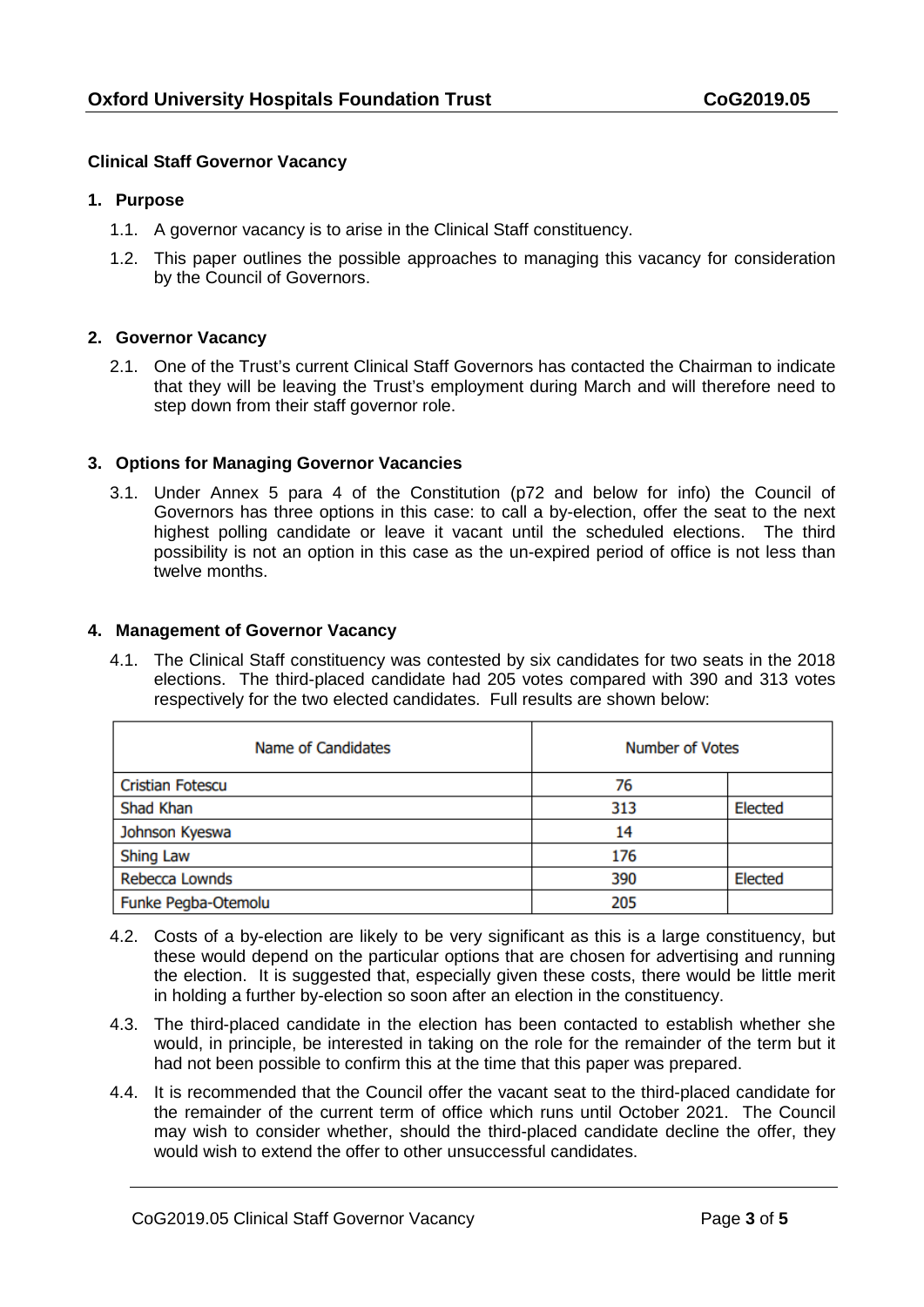### **5. Recommendation**

- 5.1. The Council of Governors is asked to **approve** the recommendation that the vacant seat be offered to the third-placed candidate for the remainder of the current term of office.
- 5.2. The Council of Governors is asked to **consider** what approach it might wish to take should this offer not be accepted.

Neil Scotchmer Deputy Head of Corporate Governance January 2019